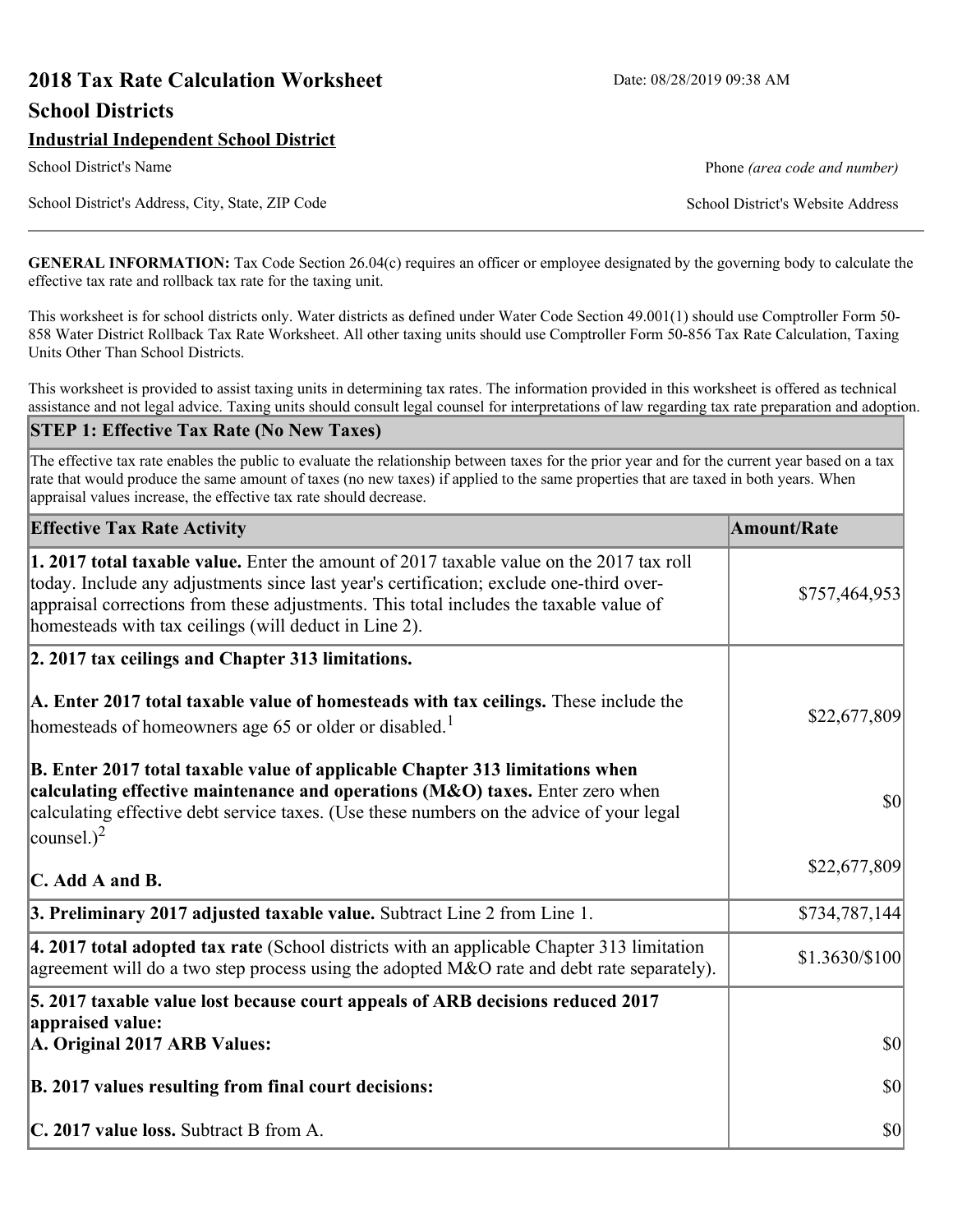| 6. 2017 taxable value, adjusted for court-ordered reductions. Add Line 3 and Line 5C.                                                                                                                                                                                                                                                                                                                                                                        | \$734,787,144 |
|--------------------------------------------------------------------------------------------------------------------------------------------------------------------------------------------------------------------------------------------------------------------------------------------------------------------------------------------------------------------------------------------------------------------------------------------------------------|---------------|
| 7. 2017 taxable value of property in territory the school deannexed after Jan. 1, 2017.<br>Enter the 2017 value of property in deannexed territory.                                                                                                                                                                                                                                                                                                          | $ 10\rangle$  |
| 8. 2017 taxable value lost because property first qualified for an exemption in 2018.<br>Note that lowering the amount or percentage of an existing exemption does not create a new<br>exemption or reduce taxable value. If the school district increased an original exemption, use<br>the difference between the original exempted amount and the increased exempted amount.<br>Do not include value lost due to freeport or goods-in-transit exemptions. |               |
| A. Absolute exemptions. Use 2017 market value:                                                                                                                                                                                                                                                                                                                                                                                                               | \$12,830      |
| <b>B. Partial exemptions.</b> 2018 exemption amount or 2018 percentage exemption times 2017<br>$\vert$ value:                                                                                                                                                                                                                                                                                                                                                | \$3,082,229   |
| C. Value loss. Add A and B.                                                                                                                                                                                                                                                                                                                                                                                                                                  | \$3,095,059   |
| 9. 2017 taxable value lost because property first qualified for agricultural appraisal (1-<br>d or 1-d-1), timber appraisal, recreational/scenic appraisal or public access airport<br>special appraisal in 2018. Use only properties that qualified in 2018 for the first time; do<br>not use properties that qualified in 2017.                                                                                                                            |               |
| A. 2017 market value:                                                                                                                                                                                                                                                                                                                                                                                                                                        | $ 10\rangle$  |
| B. 2018 productivity or special appraised value:                                                                                                                                                                                                                                                                                                                                                                                                             | \$0           |
| C. Value loss. Subtract B from A.                                                                                                                                                                                                                                                                                                                                                                                                                            | \$0           |
| 10. Total adjustments for lost value. Add Lines 7, 8C and 9C.                                                                                                                                                                                                                                                                                                                                                                                                | \$3,095,059   |
| 11. 2017 adjusted taxable value. Subtract Line 10 from Line 6.                                                                                                                                                                                                                                                                                                                                                                                               | \$731,692,085 |
| <b>12. Adjusted 2017 taxes.</b> Multiply Line 4 by Line 11 and divide by \$100.                                                                                                                                                                                                                                                                                                                                                                              | \$9,972,963   |
| [13. Taxes refunded for years preceding tax year 2017. Enter the amount of taxes refunded]<br>by the district for tax years preceding tax year 2017. Types of refunds include court<br>decisions, corrections and payment errors. Do not include refunds for tax year 2017. This<br>line applies only to tax years preceding tax year 2017.                                                                                                                  | \$6,544       |
| 14. Adjusted 2017 taxes with refunds. Add Lines 12 and 13.                                                                                                                                                                                                                                                                                                                                                                                                   | \$9,979,507   |
| <b>15. Total 2018 taxable value on the 2018 certified appraisal roll today.</b> This value<br>includes only certified values and includes the total taxable value of homesteads with tax<br>ceilings (will deduct in Line 17). These homesteads include homeowners age 65 or older or<br>disabled.                                                                                                                                                           |               |
| A. Certified values only: <sup>3</sup>                                                                                                                                                                                                                                                                                                                                                                                                                       | \$940,551,680 |
| <b>B. Pollution control and energy storage exemption:</b> Deduct the value of property<br>exempted for the current tax year for the first time as pollution control or energy storage<br>system property:                                                                                                                                                                                                                                                    | $S-0$         |
|                                                                                                                                                                                                                                                                                                                                                                                                                                                              | \$940,551,680 |
| <b>C. Total value.</b> Subtract B from A.                                                                                                                                                                                                                                                                                                                                                                                                                    |               |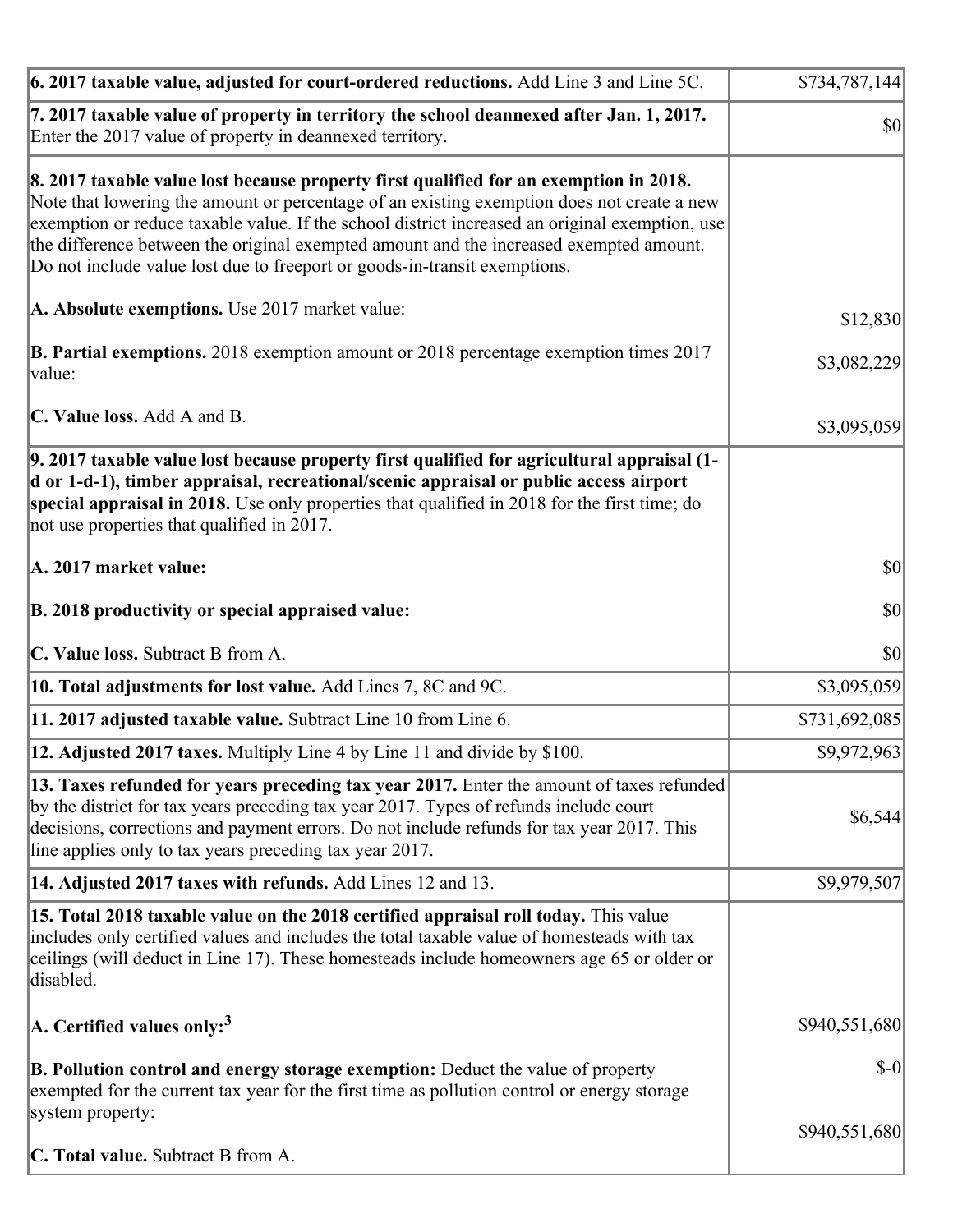| 16. Total value of properties under protest or not included on certified appraisal roll.                                                                                                                                                                                                                                                                                                                                                                                                                                                                                                                                                                                                                  |                |
|-----------------------------------------------------------------------------------------------------------------------------------------------------------------------------------------------------------------------------------------------------------------------------------------------------------------------------------------------------------------------------------------------------------------------------------------------------------------------------------------------------------------------------------------------------------------------------------------------------------------------------------------------------------------------------------------------------------|----------------|
| A. 2018 taxable value of properties under protest. The chief appraiser certifies a list of<br>properties still under ARB protest. The list shows the appraisal district's value and the<br>taxpayer's claimed value, if any, or an estimate of the value if the taxpayer wins. For each of<br>the properties under protest, use the lowest of these values. Enter the total value.                                                                                                                                                                                                                                                                                                                        | $ 10\rangle$   |
| B. 2018 value of properties not under protest or included on certified appraisal roll.<br>The chief appraiser gives school districts a list of those taxable properties that the chief<br>appraiser knows about, but are not included in the appraisal roll certification. These<br>properties are not on the list of properties that are still under protest. On this list of<br>properties, the chief appraiser includes the market value, appraised value and exemptions for<br>the preceding year and a reasonable estimate of the market value, appraised value and<br>exemptions for the current year. Use the lower market, appraised or taxable value (as<br>appropriate). Enter the total value. | \$0            |
| C. Total value under protest or not certified: Add A and B.                                                                                                                                                                                                                                                                                                                                                                                                                                                                                                                                                                                                                                               | 30             |
| 17. 2018 tax ceilings and Chapter 313 limitations.<br>A. Enter 2018 total taxable value of homesteads with tax ceilings. These include the                                                                                                                                                                                                                                                                                                                                                                                                                                                                                                                                                                |                |
| homesteads of homeowners age 65 or older or disabled. <sup>4</sup>                                                                                                                                                                                                                                                                                                                                                                                                                                                                                                                                                                                                                                        | \$23,337,030   |
| B. Enter 2018 total taxable value of applicable Chapter 313 limitations when<br>calculating effective M&O taxes. Enter zero when calculating effective debt service taxes.<br>(Use these numbers on the advice of your legal counsel.) <sup>5</sup>                                                                                                                                                                                                                                                                                                                                                                                                                                                       | \$0            |
| C. Add A and B.                                                                                                                                                                                                                                                                                                                                                                                                                                                                                                                                                                                                                                                                                           | \$23,337,030   |
| 18. 2018 total taxable value. Add Lines 15C and 16C. Subtract Line 17C.                                                                                                                                                                                                                                                                                                                                                                                                                                                                                                                                                                                                                                   | \$917,214,650  |
| 19. Total 2018 taxable value of properties in territory annexed after Jan. 1, 2017.<br>Include both real and personal property. Enter the 2018 value of property in territory<br>annexed by the school district.                                                                                                                                                                                                                                                                                                                                                                                                                                                                                          | \$0            |
| 20. Total 2018 taxable value of new improvements and new personal property located<br>in new improvements. New means the item was not on the appraisal roll in 2017. New<br>additions to existing improvements may be included if the appraised value can be<br>determined. New personal property in a new improvement must have been brought into the<br>school district after Jan. 1, 2017, and be located in a new improvement.                                                                                                                                                                                                                                                                        | \$73,684,126   |
| 21. Total adjustments to the 2018 taxable value. Add Lines 19 and 20.                                                                                                                                                                                                                                                                                                                                                                                                                                                                                                                                                                                                                                     | \$73,684,126   |
| 22. 2018 adjusted taxable value. Subtract Line 21 from Line 18.                                                                                                                                                                                                                                                                                                                                                                                                                                                                                                                                                                                                                                           | \$843,530,524  |
| <b>23. 2018 effective tax rate.</b> Divide Line 14 by Line 22 and multiply by \$100.                                                                                                                                                                                                                                                                                                                                                                                                                                                                                                                                                                                                                      | \$1.1830/\$100 |
| 24. 2018 effective tax rate for ISDs with Chapter 313 Limitations. Add together the<br>effective tax rates for M&O and debt service for those school districts that participate in an<br>applicable Chapter 313 limitations agreement.                                                                                                                                                                                                                                                                                                                                                                                                                                                                    | \$0.0000/\$100 |

 $2$ Tex. Tax Code Section 26.012(6)

<sup>&</sup>lt;sup>3</sup>Tex. Tax Code Section 26.012(6)

 ${}^{4}$ Tex. Tax Code Section 26.012(6)(A)(i)

 $5$ Tex. Tax Code Section 26.012(6)(A)(ii)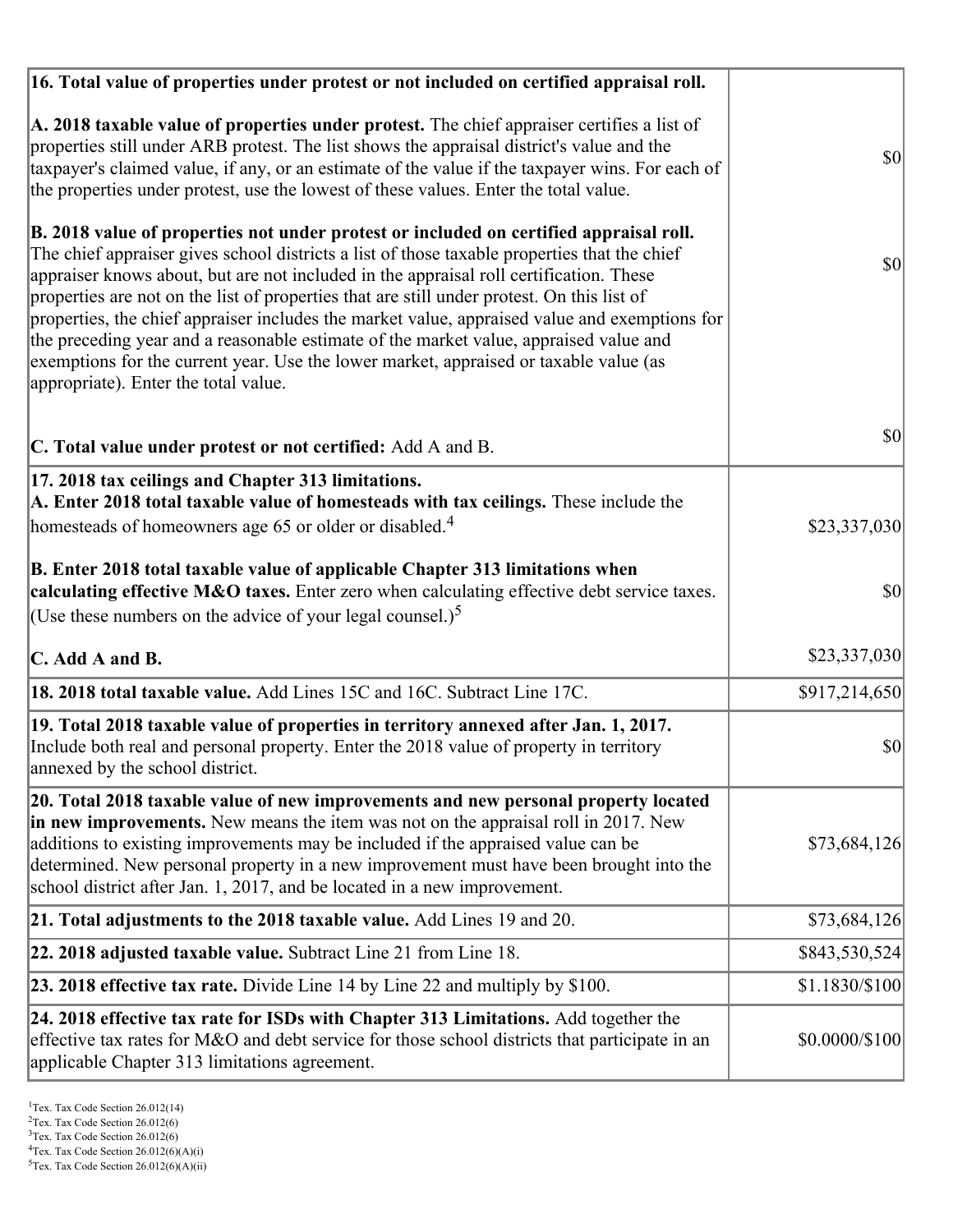## **STEP 2: Rollback Tax Rate**

Most school districts calculate a rollback tax rate that is split into two separate rates:

- 1. **Maintenance and Operations (M&O):** School districts must use the lesser amount of the following methods to calculate the M&O rate:
	- Four cents (\$0.04) PLUS current year's compression rate multiplied by \$1.50 (usually \$1) PLUS any additional cents approved by voters at a 2006 or subsequent rollback election; OR
	- Current year's compression rate multiplied by six cents (usually four cents) PLUS effective M&O rate which includes school formula funding calculations.<sup>6</sup>
- 2. **Debt:** The debt tax rate includes the debt service necessary to pay the school district's debt payments in the coming year. This rate accounts for principal and interest on bonds and other debt secured by property tax revenue.

In most cases the rollback tax rate exceeds the effective tax rate, but occasionally decreases in a school district's debt service will cause the effective tax rate to be higher than the rollback tax rate.

| <b>Rollback Tax Rate Activity</b>                                                                                                                                                                                                                                                                                                                                        | <b>Amount/Rate</b> |
|--------------------------------------------------------------------------------------------------------------------------------------------------------------------------------------------------------------------------------------------------------------------------------------------------------------------------------------------------------------------------|--------------------|
| 25. Maintenance and operations (M&O) tax rate. Enter \$1.50 OR the 2005 adopted<br>M&O rate if voters approved a rate higher than \$1.50.                                                                                                                                                                                                                                | \$1.5000/\$100     |
| $26.$ Multiply line 25 times $0.6667$                                                                                                                                                                                                                                                                                                                                    | \$1.0000/\$100     |
| 27. 2018 rollback $M&O$ rate. Use the lesser of the M $&O$ rate as calculated in Tax Code<br>Section $26.08(n)(2)(A)$ and (B).                                                                                                                                                                                                                                           | \$1.0900/\$100     |
| 28. Total 2018 debt to be paid with property tax revenue.<br>Debt means the interest and principal that will be paid on debts that:<br>$(1)$ Are paid by property taxes,<br>$(2)$ Are secured by property taxes,<br>$(3)$ Are scheduled for payment over a period longer than one year, and<br>$(4)$ Are not classified in the school district's budget as M&O expenses. |                    |
| A. Debt includes contractual payments to other school districts that have incurred debt on<br>behalf of this school district, if those debts meet the four conditions above. Include only<br>amounts that will be paid from property tax revenue. Do not include appraisal district budget<br>payments. Enter debt amount:                                               | \$1,988,944        |
| B. Subtract unencumbered fund amount used to reduce total debt.                                                                                                                                                                                                                                                                                                          | \$0                |
| C. Subtract state aid received for paying principal and interest on debt for facilities through<br>the existing debt allotment program and/or instructional facilities allotment program.                                                                                                                                                                                | \$0                |
| D. Adjust debt: Subtract B and C from A.                                                                                                                                                                                                                                                                                                                                 | \$1,988,944        |
| 29. Certified 2017 excess debt collections. Enter the amount certified by the collector.                                                                                                                                                                                                                                                                                 | $ 10\rangle$       |
| 30. Adjusted 2018 debt. Subtract line 29 from line 28D.                                                                                                                                                                                                                                                                                                                  | \$1,988,944        |
| 31. Certified 2018 anticipated collection rate. Enter the rate certified by the collector. If<br>the rate is 100 percent or greater, enter 100 percent.                                                                                                                                                                                                                  | 97.00%             |
| 32. 2018 debt adjusted for collections. Divide line 30 by line 31.                                                                                                                                                                                                                                                                                                       | \$2,050,458        |
| 33. 2018 total taxable value. Enter amount on line 18.                                                                                                                                                                                                                                                                                                                   | \$917,214,650      |
| 34. 2018 debt tax rate. Divide line 32 by line 33 and multiply by \$100.                                                                                                                                                                                                                                                                                                 | $$0.2235/\$100$    |
| 35. 2018 rollback tax rate. Adds lines 27 and 34.                                                                                                                                                                                                                                                                                                                        | $$1.3135/\$100$    |